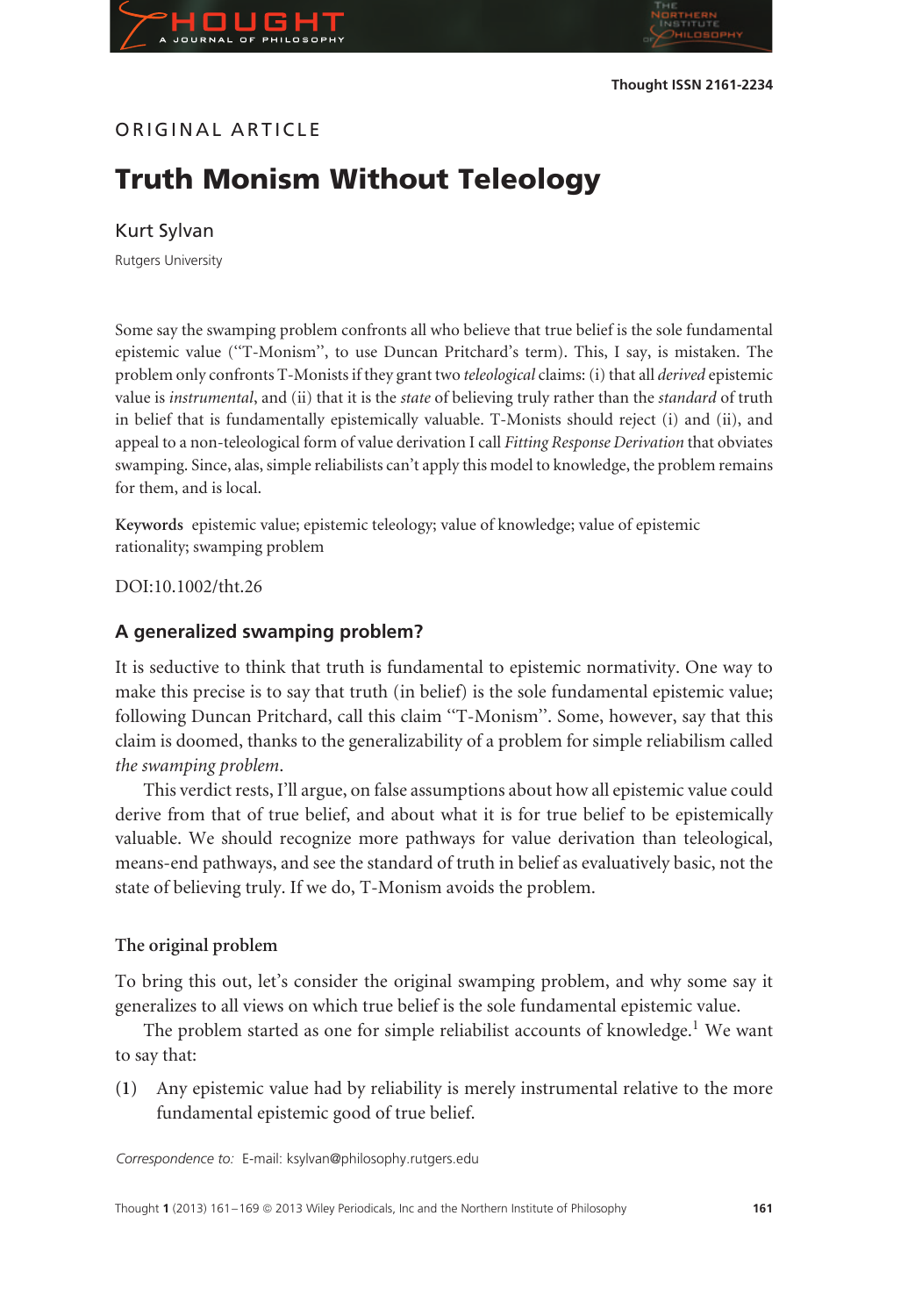Yet, plausibly:

**(2)** The fact that a belief was reliably produced cannot *add* epistemic value to it if it is already true.

One reason to believe (2) emerges *via* an analogy.2 We value effective coffee makers instrumentally, because they reliably produce good coffee. Yet if we already know that some coffee is good, the fact that it was produced by such a maker is no extra plus in it. Hence, the coffee's goodness *swamps* that of its reliable ancestry.

The same thinking applies to the comparison between reliably formed true belief and true belief. But if so, then:

**(3)** If knowledge is reliably formed true belief, it cannot be epistemically better than true belief.

Yet knowledge is epistemically better than true belief.

This is the original swamping problem. It is clearly not a problem *just* for simple reliabilist theories. It confronts any view on which knowledge stands to true belief as good coffee produced by an effective coffee maker stands to good coffee. So it undermines any view on which the epistemic value of knowledge is only *instrumental*relative to true belief.

### **Pritchard's generalization**

More boldly, Pritchard (2010, 2011) claims that it confronts all who uphold:

**T-Monism.** "True belief is the sole fundamental epistemic good." (2010: 14)

If a face-value reading of T-Monism were central to the problem, that would be important. For Pritchard is right that ''[m]any epistemologists would be attracted to *...* T-Monism, at least pre-theoretically'', and that some even assume ''it is a mere truism that the ultimate epistemic good just is the good of true belief, and hence that all other epistemic goods must be understood relative to this ultimate epistemic good'' (2010: 14).

Curiously and crucially, however, Pritchard makes a stipulation about the meaning of 'fundamental' in unpacking his argument:

**''Fundamental''.** ''A good is fundamental *... if* its value is not instrumental relative to further goods of the same type.'' (2011: 245; cf. 2010: 12)

This, in turn, implies that a good is non-fundamental *only if* it is instrumental. Given this, Pritchard is partly *verbally* right. For then T-Monism turns into:

**Teleological T-Monism.** ''The epistemic value conferred on a belief by that belief having an epistemic property is instrumental epistemic value relative to the further epistemic good of true belief.'' (2010: 15; 2011: 248)

## And this conflicts with the conjunction of:

**Swamping Premise.** "If the value of X is only instrumental relative to a further good and that good is already present, then it can confer no additional value.'' (2010: 15; 2011: 248)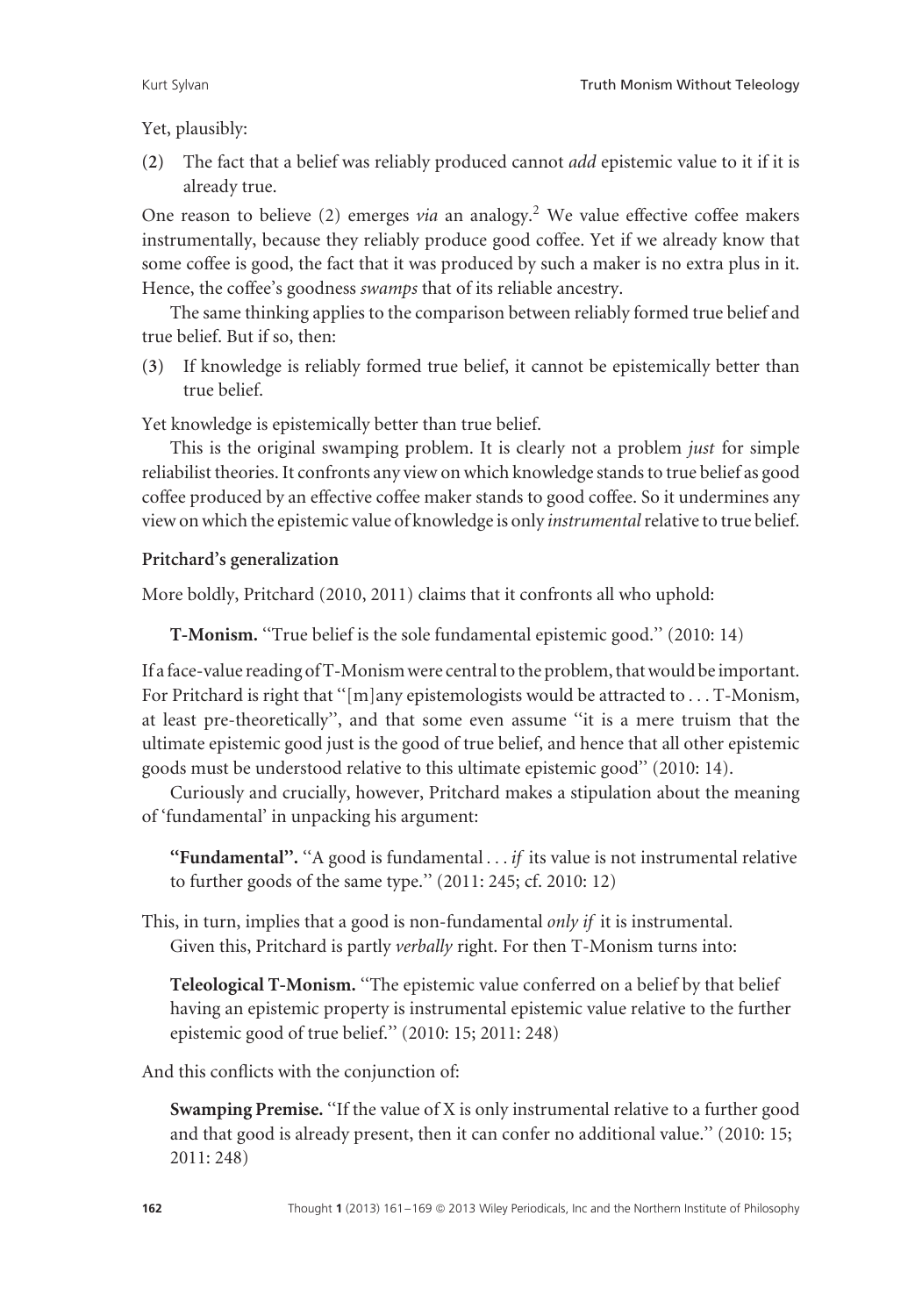and

**Minimal Knowledge Intuition.** ''Knowledge that *p* is sometimes more epistemically valuable than mere true belief that *p*.'' (2010: 15; 2011: 249)

Pritchard takes this to show that the swamping problem has the general import suggested by the earlier quotes. Indeed, he thinks it can only be escaped in three surprising ways:

- **(A)** By claiming that the list of fundamental epistemic goods includes something other or more than true belief (2011, §4).
- **(B)** By denying that knowledge is epistemically better than true belief (2011, §3).
- **(C)** By holding that knowledge has extra final value *simpliciter* (2011, §5).

This, however, is an incomplete picture of our options.

For the stipulation embodied in ''Fundamental'' conceals an option that is compatible with a face-value reading of T-Monism. No T-Monist should understand 'fundamental' *via* Pritchard's stipulation. If some do, *that* is their mistake. So, I'll argue:

• The thought that true belief is fundamental to epistemic value shouldn't be framed in the claim that all other epistemic values are only *instrumental* to it,

and

• If it isn't, we needn't choose among only  $(A-C)$ .

It is the concealment of a better option that concerns me, not any claims Pritchard makes using the contrived sense of 'fundamental'. This is not to change the subject. What should interest us is the status of the *seductive* thought that truth is fundamental to epistemic value in an intuitive sense of 'fundamental', not of the *unseductive* thought that truth is fundamental to epistemic value in some stipulative sense.

# **The ignored option: non-teleological value derivation**

Let's start by using 'the fundamental value' (of some type) in this neutral, natural way: *the value in virtue of which all other things with value (of the same type) derive value*. For X to derive value *in virtue of the fact* that Y has value, X must stand in some special relation to Y. Call such relations *value-derivation relations*.

If we read ''Fundamental'' with 'fundamental' used this way, it implies:

**Teleology about Non-Fundamental Value (TNFV).** Value-derivation relations are always instrumental: X has value in virtue of Y's having value *only if* an instrumental relation links X and Y.

This is because, if read substantively rather than stipuatively, ''Fundamental'' implies that something has *non-fundamental* value *only if* its value is instrumental relative to further items of the same type, as  $T<sub>NFV</sub>$  suggests.

But T<sub>NFV</sub> is dubious, as is the related idea that all fundamental values are *goals* to which other values are *conducive*. That idea is rejected by ethicists like Anderson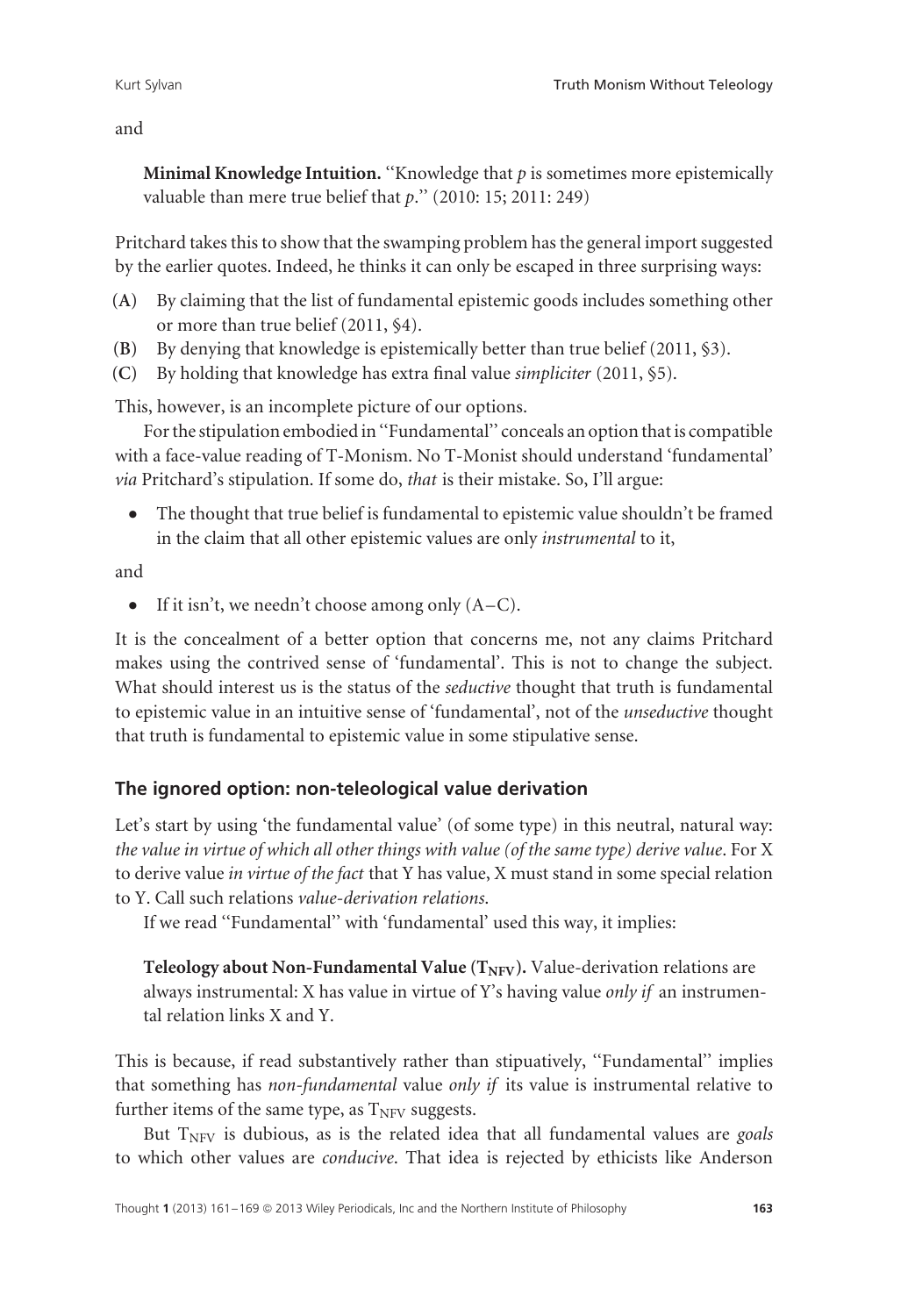(1995), Scanlon (1998), and Parfit (2011), who doubt that being valuable is being ''to be promoted''. Unsurprisingly, then, I propose to use their idea that there are non-teleological value-fitting responses to explain how other epistemic value could non-teleologically derive from that of the standard of truth in belief.

To bring this out, I'll start with a simpler reason to reject  $T<sub>NFV</sub>$  suggested by the intelligibility of this non-instrumental form of value derivation:

**Fitting Response Derivation.** If X has value (of some sort) and R is a fitting response to it, then having R in response to X has derivative value (of the same sort).<sup>3</sup>

Fitting Response Derivation explains why admiring the admirable, desiring the desirable, respecting the respectable, etc., are good without bloating the stock of basic values.

That would be hard if instrumental derivation were the only kind. For having the response that is fitting to a basic value doesn't *generally* reliably lead to further instantiations of it or other basic values. If I admire some basically good X, this may give no one pleasure, nor make other basically good things exist. Still, it's good that I admire X. And it is implausible that admiring such good Xs is a *fundamental value* in the way beauty and sensory pleasure are.<sup>4</sup> It seems good *because* it's a fitting response to something antecedently good. It *gets* value *via* this fitting relation.

The fittingness relation is, accordingly, a value-derivation relation beyond the instrumental relation. If so, we should reject  $T<sub>NFV</sub>$ .

If  $T<sub>NFV</sub>$  is rejected for this reason, new options arise for T-Monists. For Fitting Response Derivation contravenes the following thesis:

**Generalized Swamping Premise.** If the value of a property possessed by an item is only *non-fundamental* relative to a further good and that good is already present, it can confer no additional value.

It is better if a situation has the property of being one in which a fitting response to X's value exists than it would be if it *only* had the property of being one in which X exists. Since the former property has only non-fundamental value relative to the latter, given Fitting Response Derivation, the Generalized Swamping Premise fails.

This creates an avenue of response for T-Monists, to be expanded in the next section:

- **1.** They can unpack the claim that true belief is epistemically valuable as the claim that the *standard of truth in belief* expressed in the injunction ''Believe P only if P is true'' is one we ought epistemically to recognize in certain ways. The *state* of *believing truly* is epistemically good because it constitutes conformity with this standard.
- **2.** Besides calling for mere *conformity*, this standard calls for certain non-teleological responses, like *respect*. 5
- **3.** Conforming with the standard in a way that manifests such responses is epistemically better than merely conforming, since:
	- **a.** Epistemically fitting responses to epistemic value are derivatively epistemically valuable (given Fitting Response Derivation).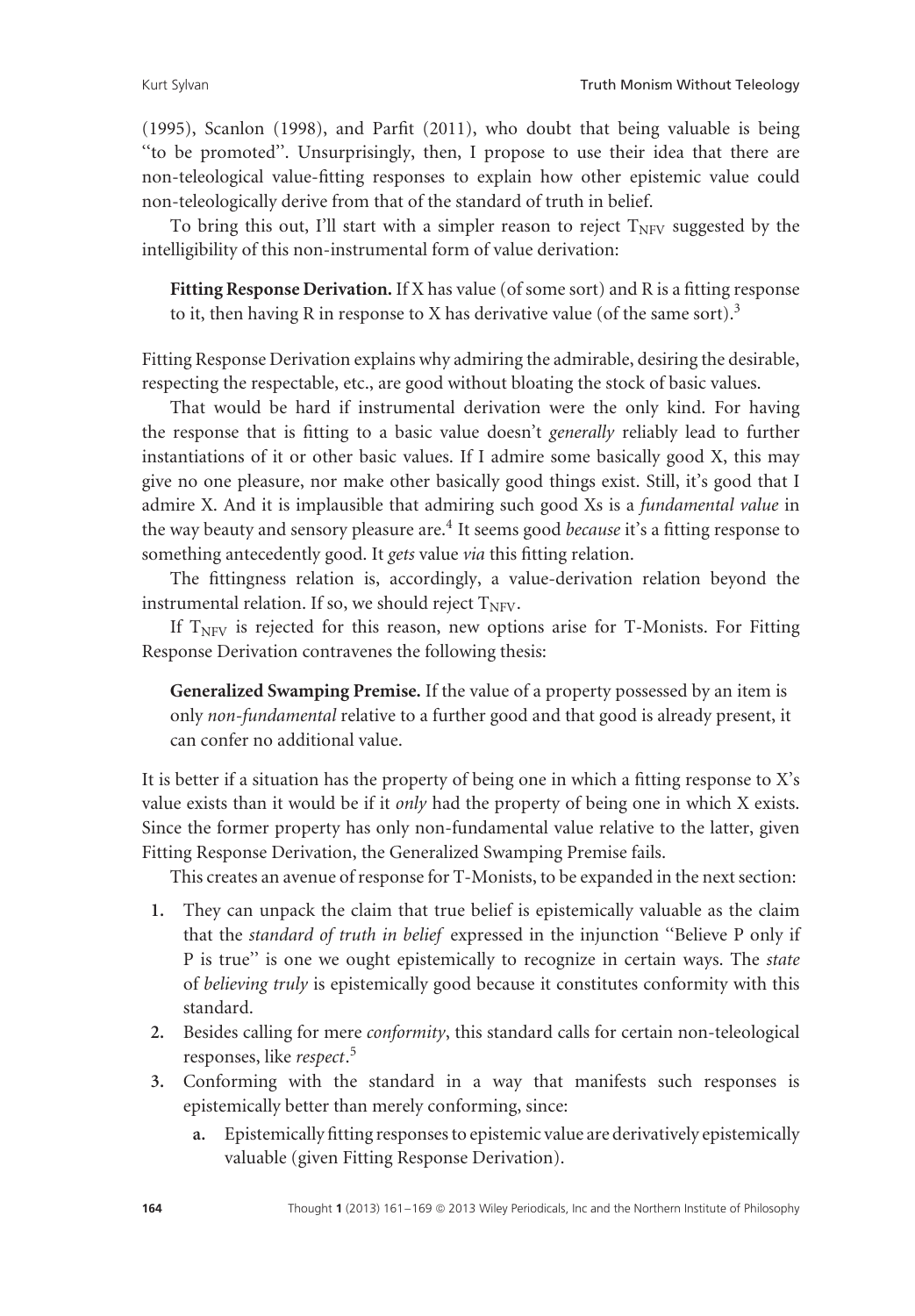and

- **b.** The pattern of value derivation in (a) undermines the Generalized Swamping Premise. Just as a morally good act is morally better if done intentionally than if done unintentionally, so meeting the standard of truth with respect is epistemically better than merely meeting it.
- **4.** Knowing requires truly believing in a truth-respecting way.
- **5.** So, knowing is epistemically better than truly believing.
- **6.** But since the epistemic value of respect for the standard of truth in belief *derives* (non-teleologically) from that of this standard, (5) is consistent with T-Monism.

Elaboration will come in the following section. For now, the *form* of the response is what matters: it shows that T-Monism *as such* generates no swamping problem.

Notably, this is *not* a version of any response Pritchard considers. It is not response (C). My view does not entail that knowledge has final value *simpliciter*. Respect is a *properly epistemically* fitting response to the *properly epistemic* value of the standard of truth in belief. It may not matter *simpliciter*. It is also not a version of pluralism—i.e., of response (A). It is designed to help T-Monism! But it also saves the Minimal Knowledge Intuition (and more). So it is not response (B).

# **Truth Monism without teleology**

I turn to some elaboration. The suggested alternative is:

**Non-Teleological T-Monism.** All that is epistemically valuable derives its epistemic value from that of the standard of truth in belief. But the value derivation need not always flow along teleological lines.

How does non-teleological epistemic value derivation work?

The best account, again, has two sources. One is the idea that there are more fitting responses to value than teleological ones like *producing*. Clearly there *must* be on this view. What it says is basically valuable is the *standard of truth in belief* . But a standard can't be *produced*. It can only be *met* (by believing truly), *respected* (by believing rationally), etc. The other key idea is this implication of Fitting Response Derivation: having an epistemically fitting response to epistemic value is derivatively epistemically valuable. If we join these ideas, we can understand non-teleological epistemic value derivation. For we can compile a list of fitting non-teleological responses to the epistemic value of truth in belief. Given Fitting Response Derivation, these help us construct the non-teleological value derivation relations we need.

What might the non-teleological responses be? To answer this question, we can focus on cases. Consider norms of structural rationality, like:

**Suspend.** Suspend belief in P if you think you lack sufficient evidence for P and for ∼P.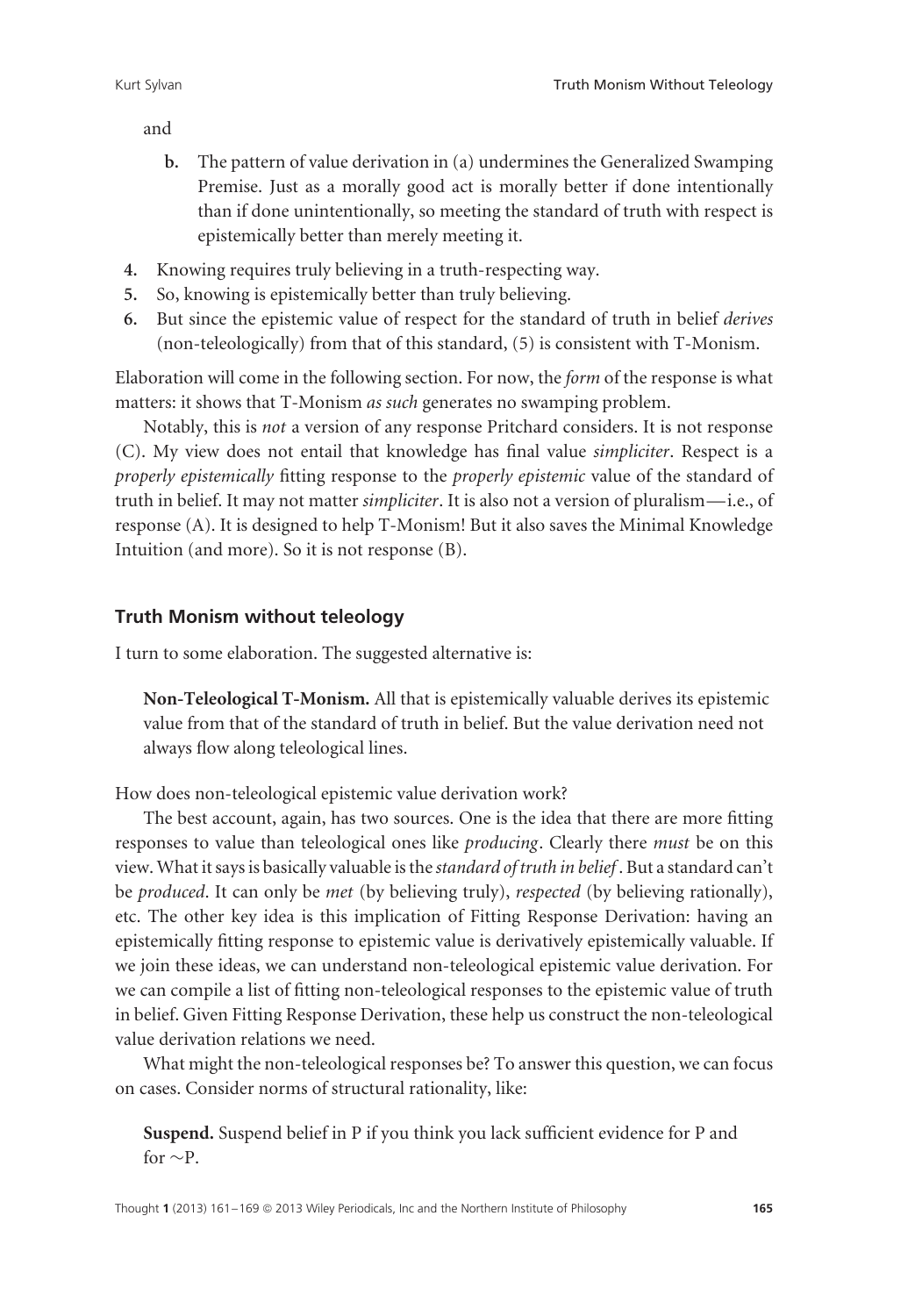Violating Suspend is *pro tanto* epistemically bad. It is plausible that the explanation of this has something to do with truth.

But what? In general: nothing instrumental. One can violate Suspend while believing only truths at the first order and many. And one's beliefs about the evidence may badly mislead, so that complying deprives one of many true first-order beliefs.

This should *not* lead us to think that the explanation is not truth-oriented. Consider someone who is disposed to violate Suspend. It is natural to think this person *cannot be fully committed* to treating truth as authoritative in belief-formation. This plus the claim that violating Suspend is epistemically bad is evidence that the epistemic value of truth in belief is not *merely* teleological. It points to a response besides ''promotion'' called for by the epistemic value of truth in belief—viz., *commitment*.

Truth is not epistemically good just because we should promote true belief, by believing only truths and many. It is also an epistemic value because we should be *committed* to the standard of truth in belief. Otherwise there is no clear reason why violating Suspend is *always* epistemically bad.

Now, mere commitment is not enough. It only requires complying with norms of *structural coherence*. One could comply with these while ignoring non-doxastic appearances. This is epistemic negligence.

How can a T-Monist explain why that is epistemically bad? Instrumental explanations fail. Our subject might find herself in a demon world, in which following the appearances would not promote true belief. But the same strategy can be used as before. We should find a response called for by the epistemic value of the standard of truth in belief such that having it obviates epistemic negligence. Then, we apply Fitting Response Derivation.

Here *respect* for the standard of truth in belief helps. For an epistemically negligent subject plausibly lacks such respect.

But what does such respect involve? There are different views. I think it involves complying with all requirements of *substantive epistemic rationality*. This requires responding to *apparent epistemic reasons*. Of course, appearances may mislead. One can't be faulted with *irrationality* if so. (I don't conflate this with the claim that one is *justified*. Rationality may not yield justification.)

One might take a more externalist line. Consider Sosa (2001) on ''love of truth'':

What then does constitute our advocacy of the ideal of truth? When is our belief formation virtuously guided by that ideal? [*...*] Sooner or later we shall need to recognize that our virtuous epistemic conduct must derive at some deep level from our virtuous nature, a nature not itself due entirely to one's free and autonomous choice. *...* If the conduct is really admirable *...* then the constitution manifest in the evaluated conduct must itself be admirable because it helps the subject get into proper relation to the truth. (56–7)

Sosa need not be read as denying that we ought epistemically to respect the standard of truth in belief. He need only be advocating an externalist model of what it takes for intellectual conduct to be truth-respecting in the foundational case.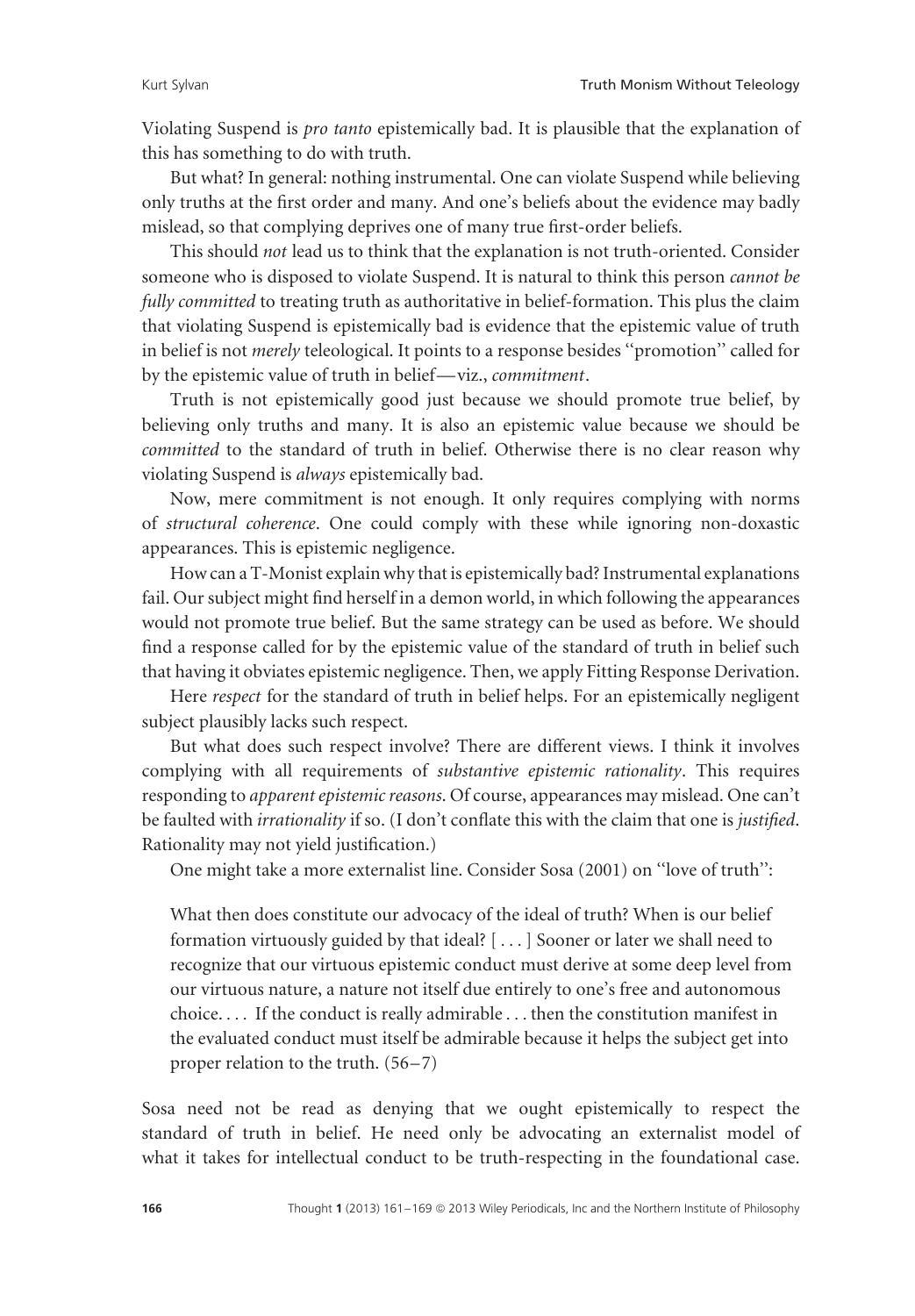He thinks it can't consist in explicitly following truth-promoting rules, *via* some practical syllogism. It rather consists in having and manifesting certain basic cognitive abilities.

Differences between these views need not concern us here. Both parties can agree that the standard of truth in belief takes respect as an epistemically fitting response. Both can then explain the epistemic value of rationality *via* the fact that proceeding rationally constitutes respecting the standard of truth in belief. It is epistemically good because such respect is, and such respect is because it is a fitting response to the standard. This fits with T-Monism. All epistemic value is grounded in that of the standard of truth in belief—just non-teleologically.

∗∗∗

T-Monists can, then, explain much if they go pluralist in other ways—about *kinds of fitting responses to epistemic value* and *kinds of value derivation*. They can hereby explain the extra epistemic value of rationality, and thereby vindicate the Minimal Knowledge Intuition. After all, knowing requires rationally believing, and the kind of value derivation at issue undermines the Generalized Swamping Premise.

Since it is so seductive to think truth is fundamental to epistemic value, I'd say that what the swamping problem really teaches is that we ought to reject  $T<sub>NFV</sub>$ .

Notably, *everyone* should ditch T<sub>NFV</sub>, even if they pan T-Monism for other reasons. For focus *just* on fitting pro-responses to the standard of truth, like respect. No one should deny that such responses are epistemically valuable. But they are not*fundamentally* epistemically valuable. Adding to the stock of fundamental epistemic values *here* seems silly. Yet we can't avoid it unless we reject  $T<sub>NFV</sub>$ . For respecting the standard of truth needn't instrumentally conduce to further instantiations of fundamental epistemic value. So unless we accept a *gratuitous* pluralism, we must deny  $T<sub>NFV</sub>$ .

### **The problem's limited scope**

We now see that it is wrong to regard T-Monism as the source of the swamping problem. If T-Monists in general don't face it, who does?

Anyone who can apply the model of Fitting Response Derivation to knowledge or to knowledge-entailed statuses like rationality can avoid the problem. Many T-Monists, internalist and externalist alike, can apply this model.

But as far as I can see, simple reliabilists cannot. They would have to claim that forming beliefs *via* reliable processes is always a fitting response to the epistemic value of the standard of truth in belief. This is implausible. Consider Greco's (1999) ''strange and fleeting'' cases of reliable belief-formation—cases where agents land on reliable belief-forming processes in a reflectively lucky way, or have them deviantly integrated into their psychology (say, by a brain lesion) without knowing. While these agents form beliefs reliably, they do not fittingly respond to the standard of truth in belief.

Matters seem different for virtue reliabilism, on which knowledge requires a competence ingrained in the agent's character. My proposal brings out a new reason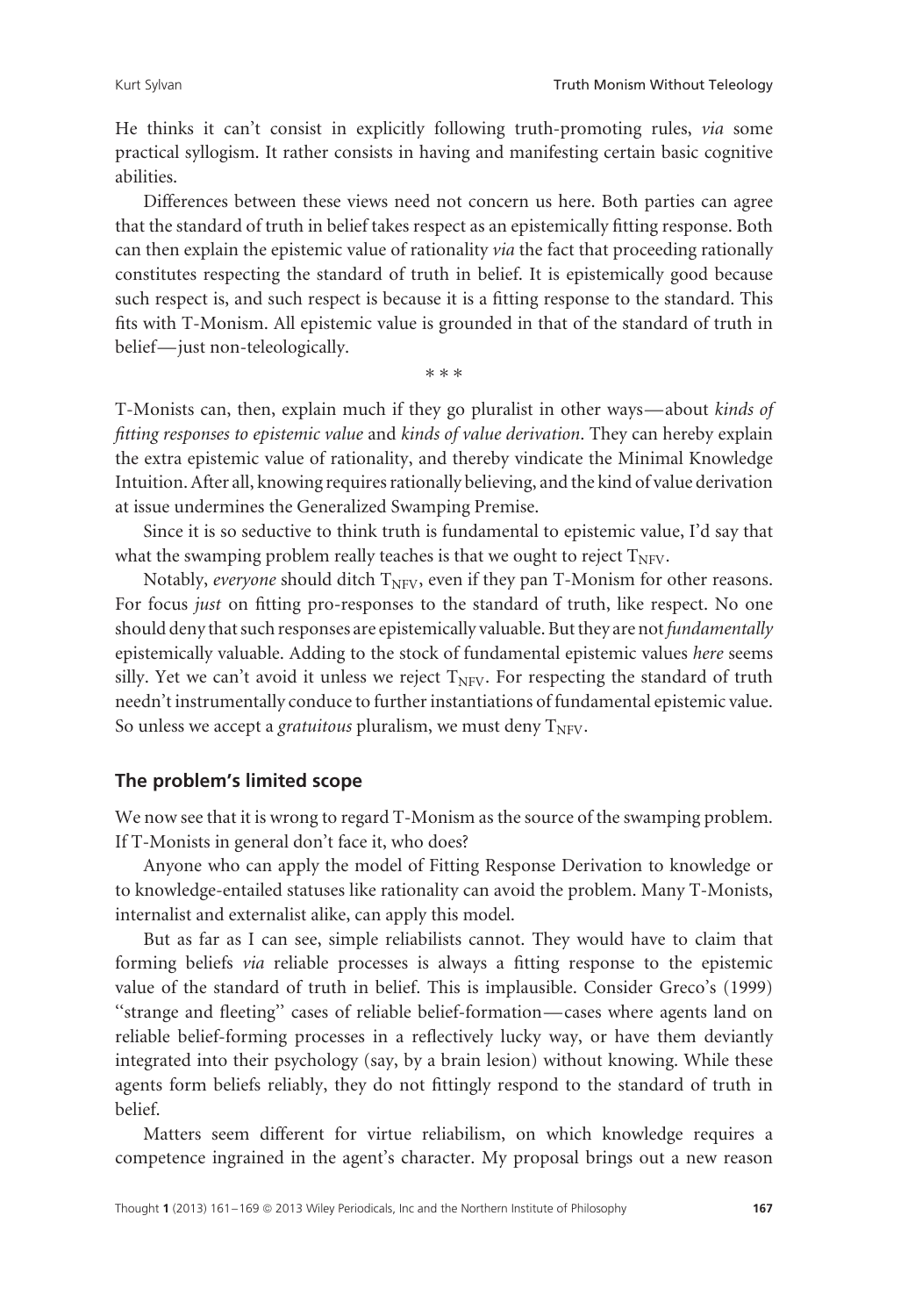why. Truly exercising such epistemic competence plausibly *just is* a way of respecting truth. Of course, an exercise of epistemic competence needn't be conscious or deliberate or involve explicit *care* or *love* of truth. But as Greco in effect saw (1999: 289), this shows only that these things aren't required for respecting the truth, *not* that proper belief-formation needn't be truth-respecting. If so, the virtue reliabilist can apply my model to explain why knowledge is epistemically better than true belief.<sup>6</sup>

Virtue reliabilism is hardly the only view that can. I suspect that the idea that truth's epistemic value calls most fundamentally for *respect as a standard* is the best foundation for internalist views that collapse the distinction between justification and rationality. At any rate, internalists should find this picture friendlier than objective teleological pictures on which true belief is ''to be promoted''. If epistemic rationality is necessary for knowledge, they too can appeal to non-teleological value derivation to explain how knowledge can be better than true belief.

So, *pace* Pritchard, the swamping problem is after all a limited problem. Though few T-Monists confront it, simple reliabilists may.

# **Acknowledgments**

The substance of this paper benefited from comments by Abrol Fairweather, Clayton Littlejohn, Katy Meadows, Ernest Sosa, and an anonymous reviewer. The style benefited from comments by Kate Emma West.

# **Notes**

- 1 While Kvanvig (2003) coined the 'swamping problem' label, Jones (1997) and Zagzebski (1996., 1999) were the first to discuss the problem. For other early discussions, see Riggs (2002), Zagzebski (2003b), and Sosa (2003).
- 2 It is Zagzebski's. See Zagzebski (1999, 2003b).
- 3 This differs from a thesis exploited in the literature. Brady (2006) used the buck-passers' thesis that being valuable *is* being the fitting object of some pro-attitude to try to aid simple reliabilism (not my aim). Fitting Response Derivation is partly stronger: the buck-passers' thesis does not imply that having a fitting pro-attitude A to X can *itself* be good *because* X is good and A fits X. And it is partly weaker, because Fitting Response Derivation does not entail that being valuable *consists in* making pro-attitudes fitting.
- 4 This is not to deny that having a fitting response to value is *intrinsically* good. There are strong reasons to distinguish between *basic* and *non-basic* intrinsic goods; see Feldman (2000) and Zimmerman (2001). This is also not to deny that fitting responses to value are organic unities. While the value of an organic unity doesn't *summatively* derive from the values of its parts, it hardly follows that it *doesn*'*t derive at all*. Fitting Response Derivation is a *non-summative* kind of value derivation. This is reflected in plausible accounts of organic unities; cf. Hurka (2001)'s ''recursive'' account.
- 5 For a similar view about the responses called for by *reasons*, see Littlejohn (2011, 2012: Ch. 7).
- 6 Zagzebski (2003a: 147) uses a similar model to explain why virtue epistemology solves the value problem.